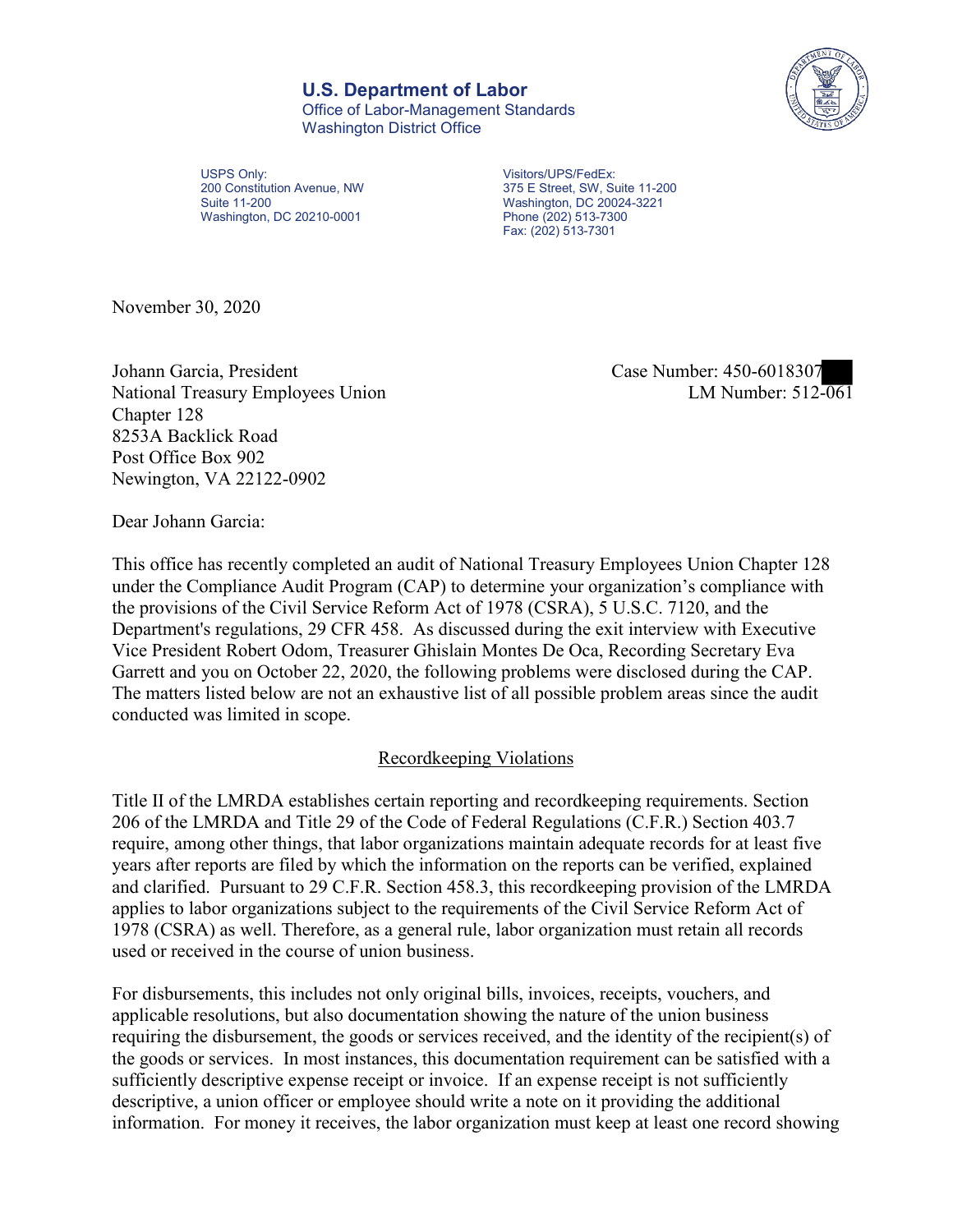the date, amount, purpose, and source of that money. The labor organization must also retain bank records for all accounts.

The audit of Chapter 128's fiscal year ending September 30, 2019 records revealed the following recordkeeping violations:

1. General Reimbursed and Check Card Expenses

 charge on the union's check card at Home Depot. While there was a voucher for this Chapter 128 did not retain adequate documentation for reimbursed expenses and check card payments made by union officers. For example, on June 22, 2019 there was a disbursement, the union failed to retain the itemized receipt/invoice detailing the items purchased.

 all disbursements. The president and treasurer (or corresponding principal officers) of As noted above, labor organizations must retain original receipts, bills, and vouchers for your union, who are required to sign your union's LM report, are responsible for properly maintaining union records.

2. General Expenses

Chapter 128 did not retain adequate documentation for some disbursements made during the audit period. For example, On June 22, 2019 there was a charge at Michael's Store #88. The union did not have a receipt in its records which listed what was purchased or the union purpose. As noted above, union must maintain original receipts, bills, and vouchers for all disbursements.

3. Failure to Record Receipts

 Chapter 128 did not record in its receipts records some receipts taken in during the audit period. During the audit period, there were checks and credits deposited into the general checking account from sources other than union dues. These transactions were not recorded in the union's books. Union receipts records must include an adequate identification of all money the union receives. The records should show the date and amount received, and the source of the money.

4. Meal Expenses

 business purposes and to fulfill the recordkeeping requirement of LMRDA Section 206. Chapter 128 did not require officers to submit itemized receipts for meal expenses. The union must maintain itemized receipts provided by restaurants to officers and employees. These itemized receipts are necessary to determine if such disbursements are for union

 charges. For example, there were charges on the union's check card at Roti, Cava, and Chapter 128 records of meal expenses did not always include written explanations of union business conducted or the names and titles of the persons incurring the restaurant Taylor Gourmet. Union records of meal expenses must include written explanations of the union business conducted and the full names and titles of all persons who incurred the restaurant charges. Also, the records retained must identify the names of the restaurants where the officers or employees incurred meal expenses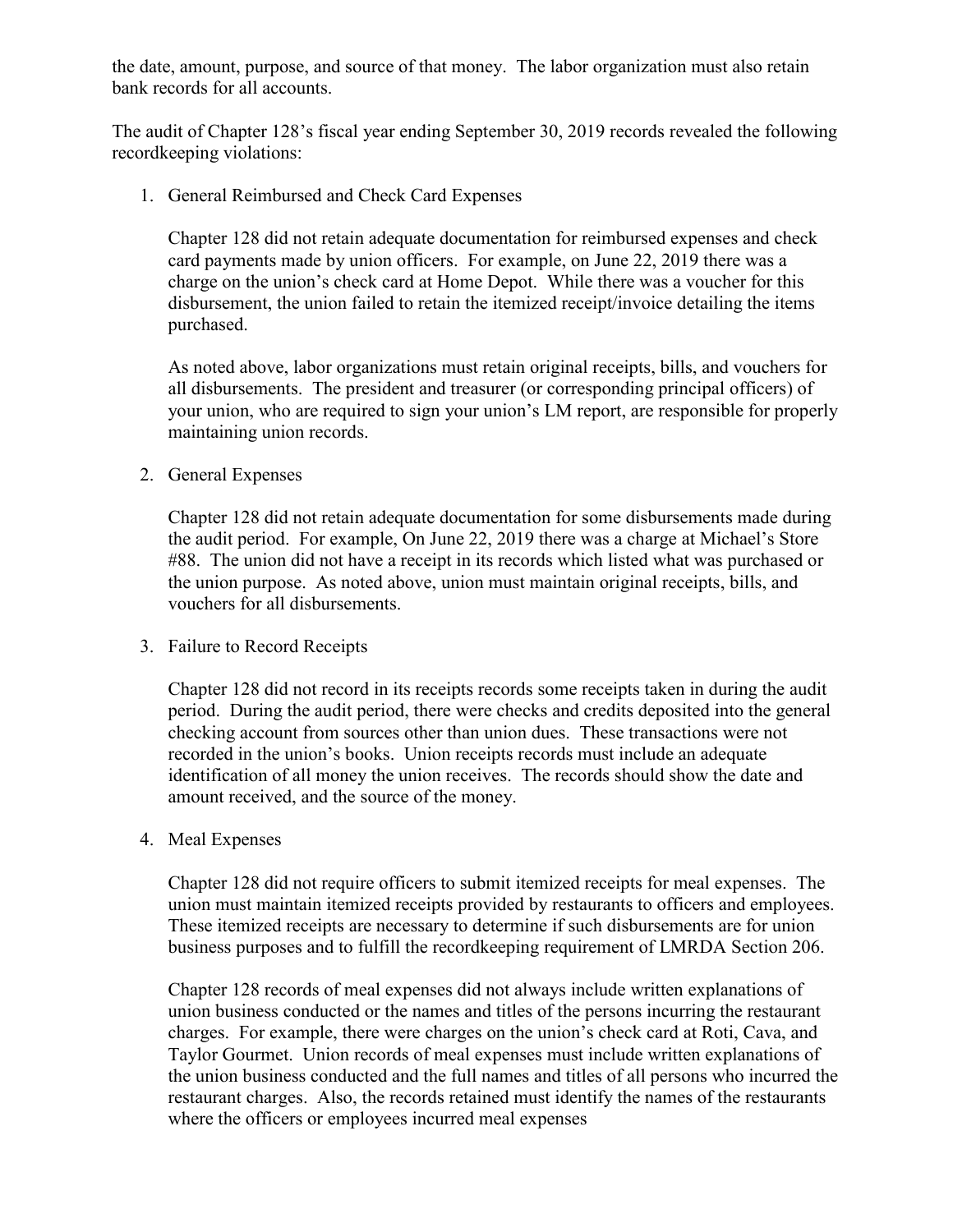Based on your assurance that Chapter 128 will retain adequate documentation in the future, OLMS will take no further enforcement action at this time regarding the above violations.

## Reporting Violations

 condition and operations. The audit disclosed a violation of this requirement. The Labor Organization Annual Report, Form LM-3, filed by Chapter 128 for the fiscal year ended Pursuant to 29 C.F.R., Section 458.3, the reporting requirement under 29 C.F.R. Section 403.2 (see Section 201(b) of the Labor-Management Reporting and Disclosure Act (LMRDA)) is made applicable to labor organizations subject to the requirements of the CSRA. This provision requires labor organizations to file annual financial reports that accurately disclose their financial September 30, 2019, was deficient in the following areas:

1. Disbursements to Officers

 Item 24 (All Officers and Disbursements to Officers) for fiscal year ending September Chapter 128 did not include some reimbursements to officers in the amounts reported 30, 2019.

 services, or other things of value. See the instructions for Item 24 for a discussion of "indirect disbursement" to an officer is a payment to another party (including a credit a union check issued to a hotel) or for transportation by a public carrier (such as an The union must report most direct disbursements to Chapter 128 officers and some indirect disbursements made on behalf of its officers in Item 24. A "direct disbursement" to an officer is a payment made to an officer in the form of cash, property, goods, certain direct disbursements to officers that do not have to be reported in Item 24. An card company) for cash, property, goods, services, or other things of value received by or on behalf of an officer. However, indirect disbursements for temporary lodging (such as airline) for an officer traveling on union business should be reported in Item 48 (Office and Administrative Expense).

2. Failure to File Bylaws

 in September 2016, but did not file the required copies with its LM report for that year. Chapter 128 has now filed a copy of its constitution and bylaws. Pursuant to 29 C.F.R. Section 458.3, the requirement under 29 C.F.R. Section 402.4 implementing LMRDA Section 201(a) is made applicable to labor organizations subject to the requirements of the CSRA. This provision requires labor organizations to file copies of any revised constitution and bylaws when it files its annual financial report. The audit disclosed a violation of this requirement. Chapter 128 amended its constitution and bylaws

 Chapter 128 must file an amended Form LM-3 for the fiscal year ended September 30, 2019, to correct the deficient items discussed above. The report must be filed electronically using the Electronic Forms System (EFS) available at the OLMS website at [www.olms.dol.gov.](www.olms.dol.gov) The amended Form LM-3 must be filed no later than December 18, 2020. Before filing, review the report thoroughly to be sure it is complete and accurate.

## Other Issues